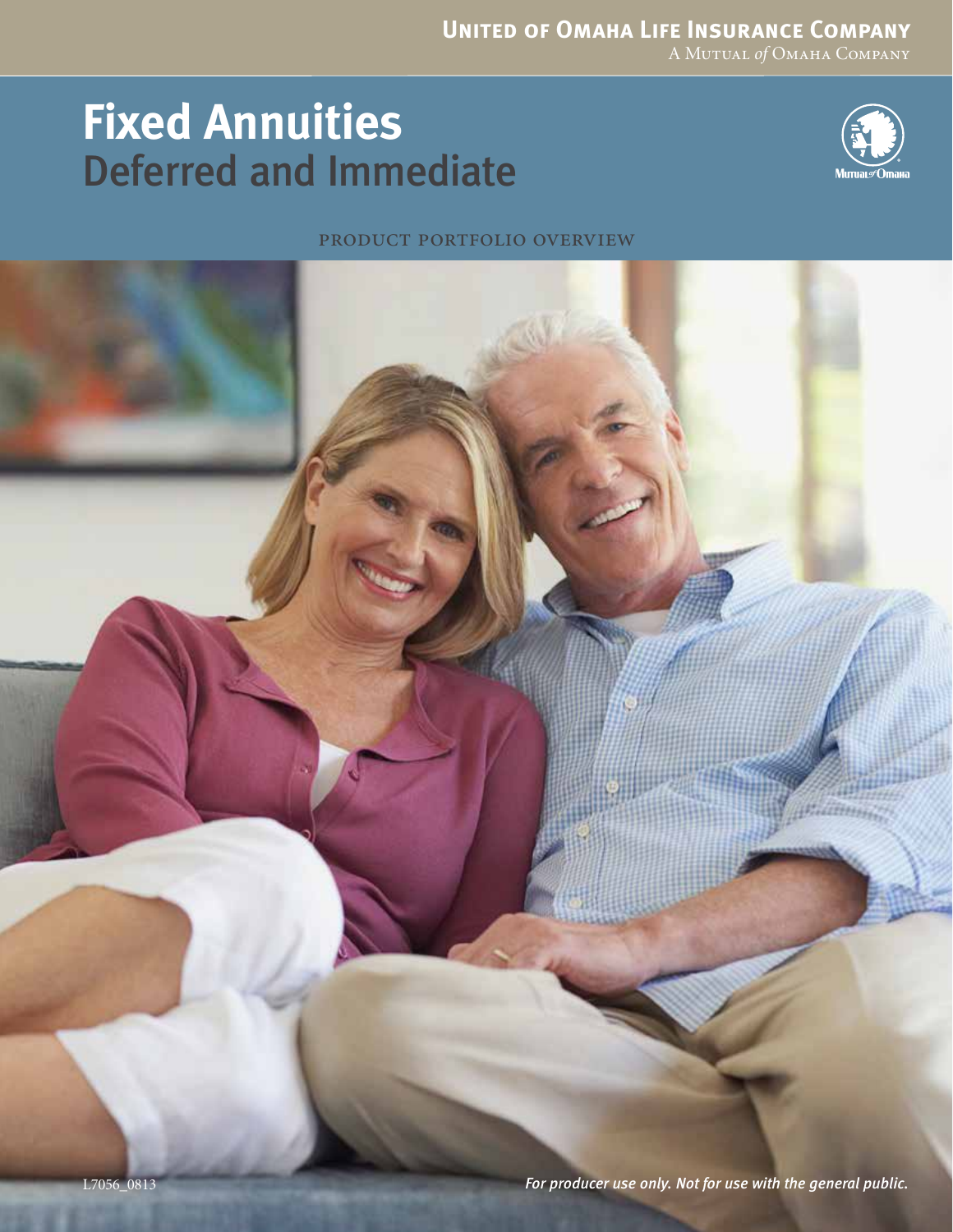## United of Omaha's pledge to our customers

United of Omaha Life Insurance Company — a Mutual of Omaha company — offers our policyowners protection in the services we provide. We are dedicated to sound business practices and prudent, responsible management of our policyowners' money. United of Omaha earns consistently high ratings from independent insurance rating agencies that affirm our achievements and long-standing record of safety, growth and service.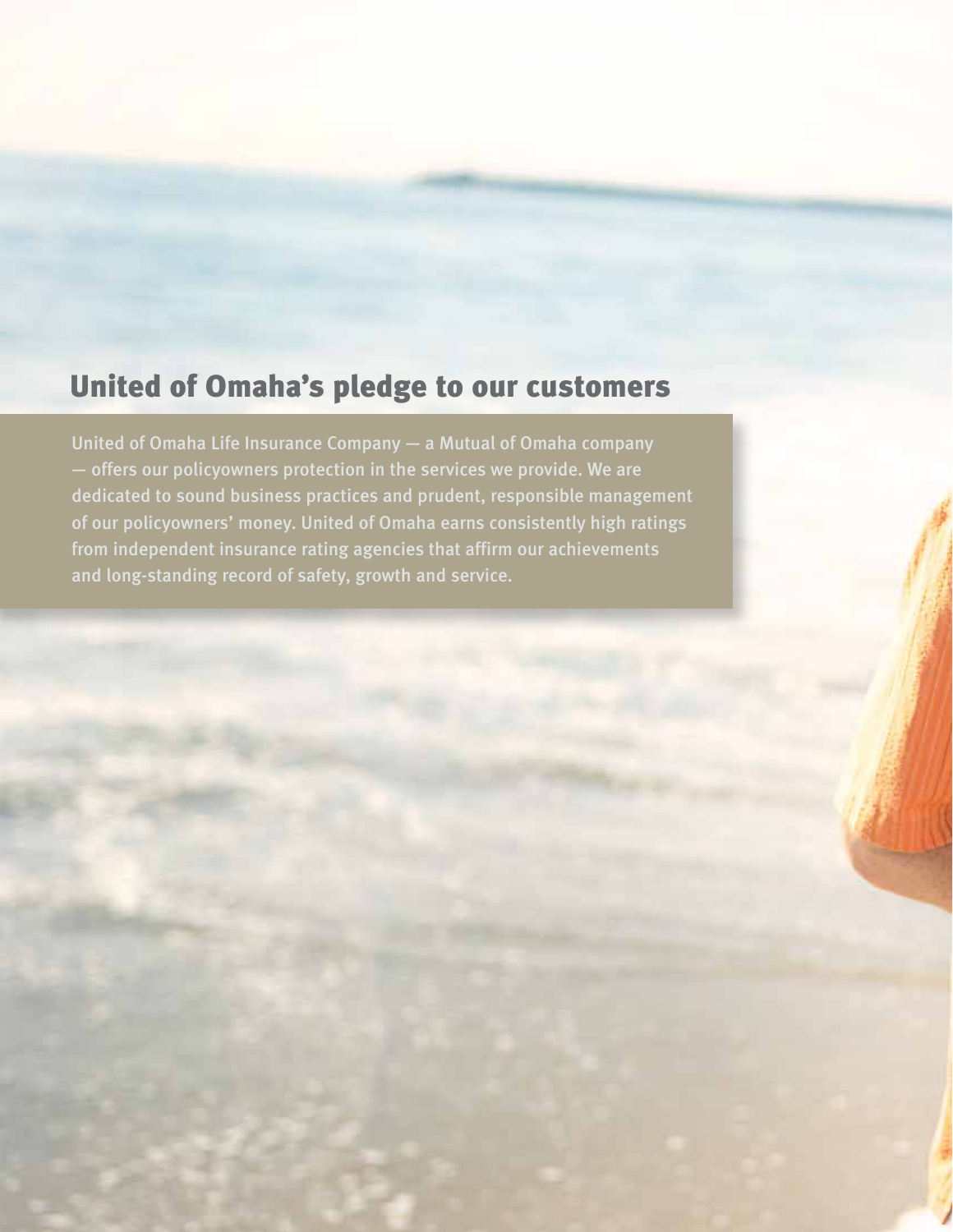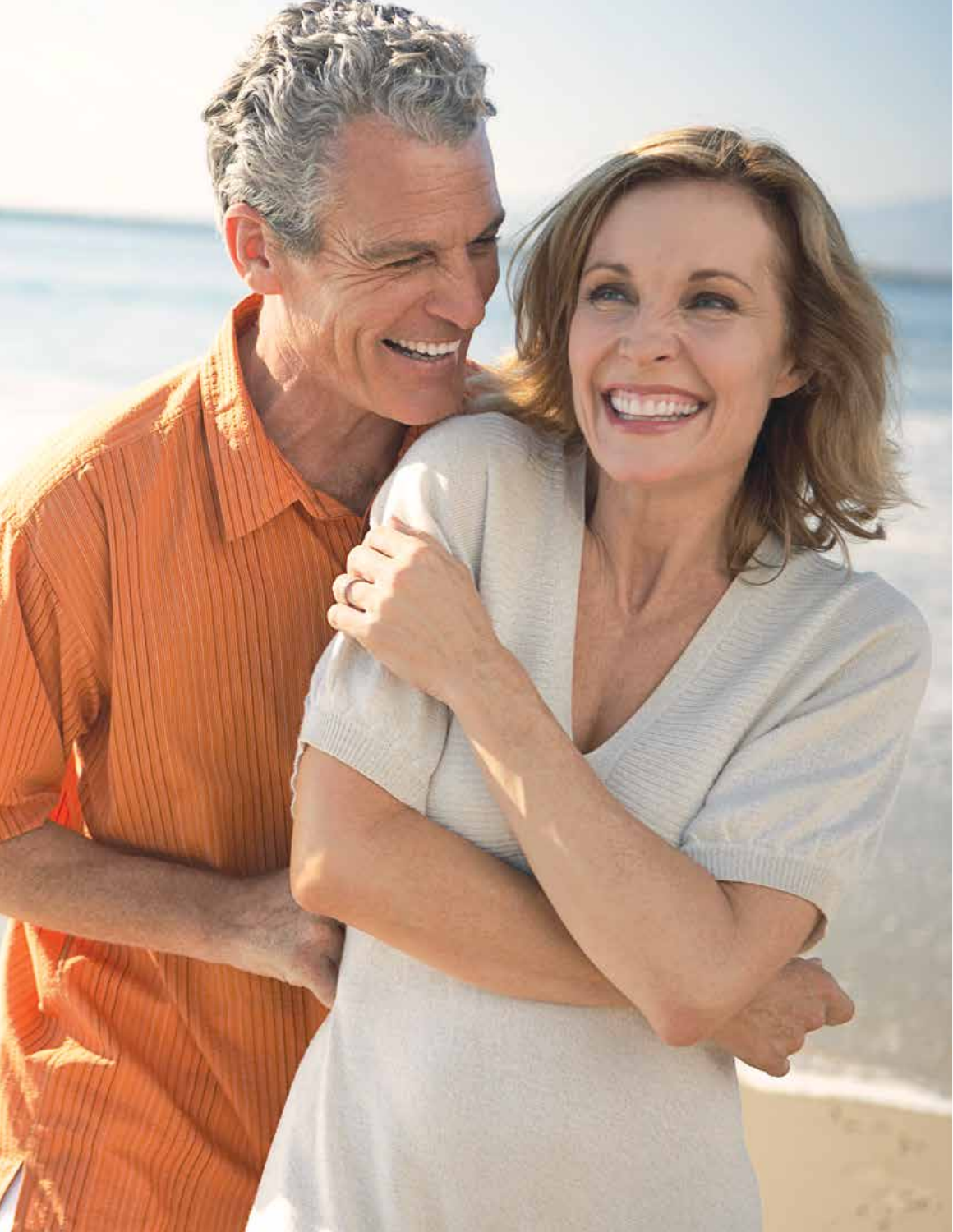### **Single Premium Deferred Annuities**

Single premium deferred annuities (SPDAs) help your clients accumulate assets for retirement and provide them with the peace of mind of knowing that their investment will not decline in value by offering tax deferred growth and a fixed rate of return. For a single initial investment, SPDAs earn a fixed rate of interest over time and your client's money grows tax deferred until they decide to begin receiving annuity payments.

### **Our Deferred Annuities – a comparison**

We offer two different SPDAs. The chart below can help you compare the key features of the products. For detailed information on these products, please see the following pages.

| <b>Product Features</b>                                            | Ultra-Secure <sup>®</sup> Plus | <b>Bonus Flex Annuity</b> |
|--------------------------------------------------------------------|--------------------------------|---------------------------|
| Access to Money                                                    |                                |                           |
| Additional Interest Rate Option*                                   |                                |                           |
| Annuitization after 2nd contract year<br>(lifetime income options) |                                |                           |
| Bonus Interest Rate (First Year)                                   |                                |                           |
| Built in Long-Term Care Benefits                                   |                                |                           |
| Death Benefit                                                      |                                |                           |
| <b>Fixed Rate of Return</b>                                        |                                |                           |
| <b>Flexible Contribution Options</b>                               |                                |                           |
| Guaranteed Income at Retirement                                    |                                |                           |
| <b>Interest Rate Guarantee</b>                                     |                                |                           |
| Multi-Year Guaranteed Rates                                        |                                |                           |
| Multiple Annuitization Options                                     |                                |                           |
| Return of Premium Feature                                          |                                |                           |
| Systematic Investment Program                                      |                                |                           |
| Systematic Withdrawal Option                                       |                                |                           |
| Tax Deferred on Growth                                             |                                |                           |
| Waiver of Withdrawal Charges                                       |                                |                           |
| 10% Annual Withdrawal - No Surrender Charge                        | <b>Immediately</b>             | <b>Immediately</b>        |
| 1035 Exchange Option                                               |                                |                           |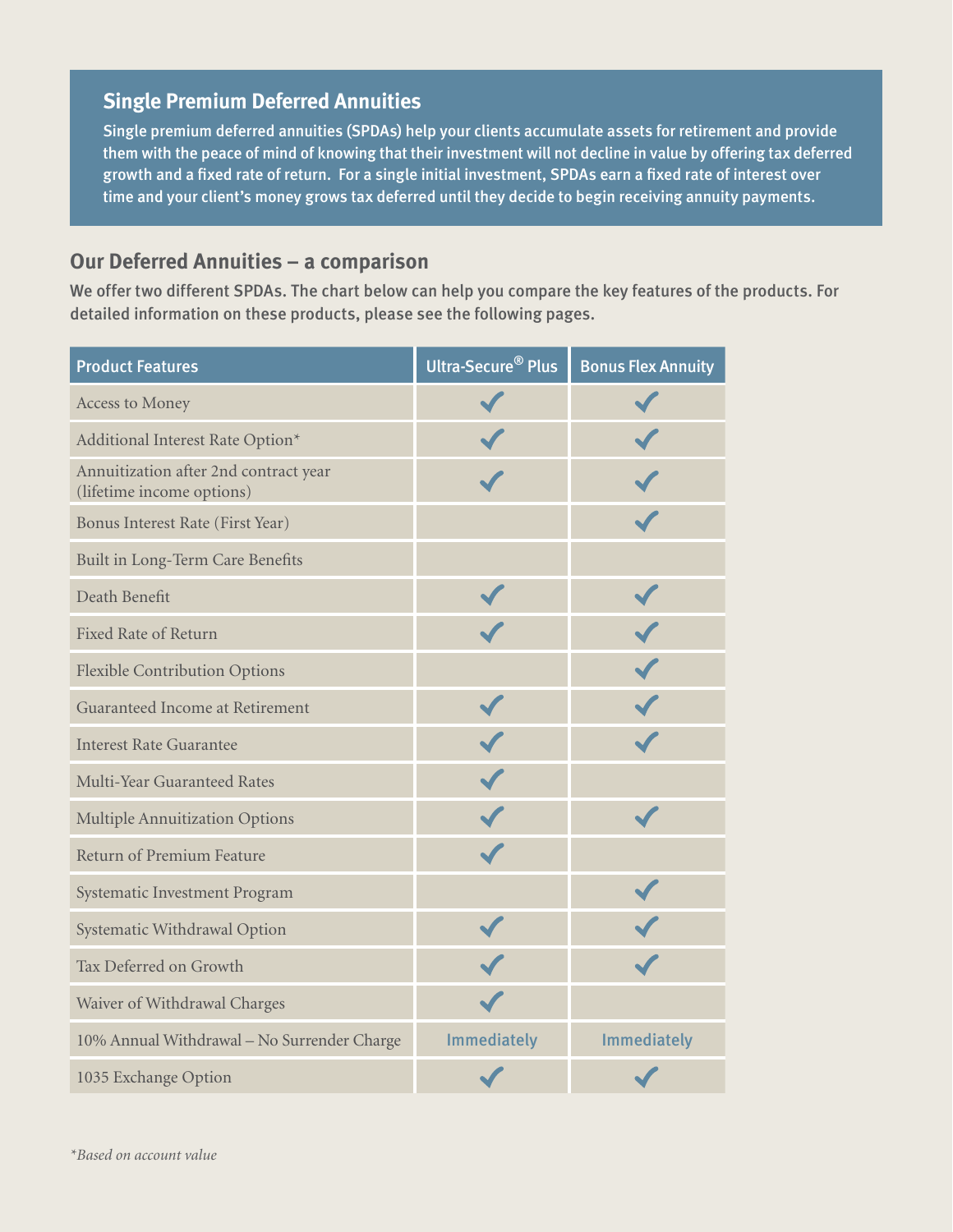## **Ultra-Secure® Plus**

### Product Description:

- Single premium deferred annuity with a fixed interest rate
- Five and seven year interest rate guarantee available

### Product Highlights:

- Additional 0.15% added to interest rate on purchase payment and accumulation values over \$50,000
- Competitive renewal rates
- Return of premium feature

### Issue Ages:

• 0-89

### Client Profile:

- Ages 45 to 65
- Middle and upper income bracket
- Risk-averse individuals
- Small business owners

### Client Needs:

Designed for the more experienced investors seeking

- Access to their money when they need it
- Certificate of deposit alternative
- College planning for children and grandchildren
- Death benefit protection
- Guaranteed income at retirement
- Potential for higher returns
- Retirement savings
- Rollover from retirement plans
- Tax deferral on growth

### Policy Minimum:

- \$5,000 minimum initial premium
- \$500 minimum additions during first policy year (subject to home office approval)

### Liquidity\*:

- 10% annual withdrawal with no surrender charge available immediately
- Return of premium features
- Unexpected life events (see Waiver of Withdrawal Charges)
- Systematic withdrawal option fixed dollar amount or interest only

### Waiver of Withdrawal Charges:

(subject to state availability)

- Hospitalization or long-term care confinement
- Terminal illness
- Unemployment
- Disability
- Death of spouse or minor dependent
- Home damage
- Organ transplant
- Annuitization after second contract year (for lifetime income options)

### Withdrawal Charges:

| 5 Year |  |  |  |
|--------|--|--|--|
| harge  |  |  |  |

| Year |  |  |  |  |
|------|--|--|--|--|
| arge |  |  |  |  |

### Death Benefit:

• The accumulation value less any applicable premium taxes

### Licensing Requirements:

- State insurance license for life products
- Appointed with United of Omaha
- Anti-money laundering (AML) training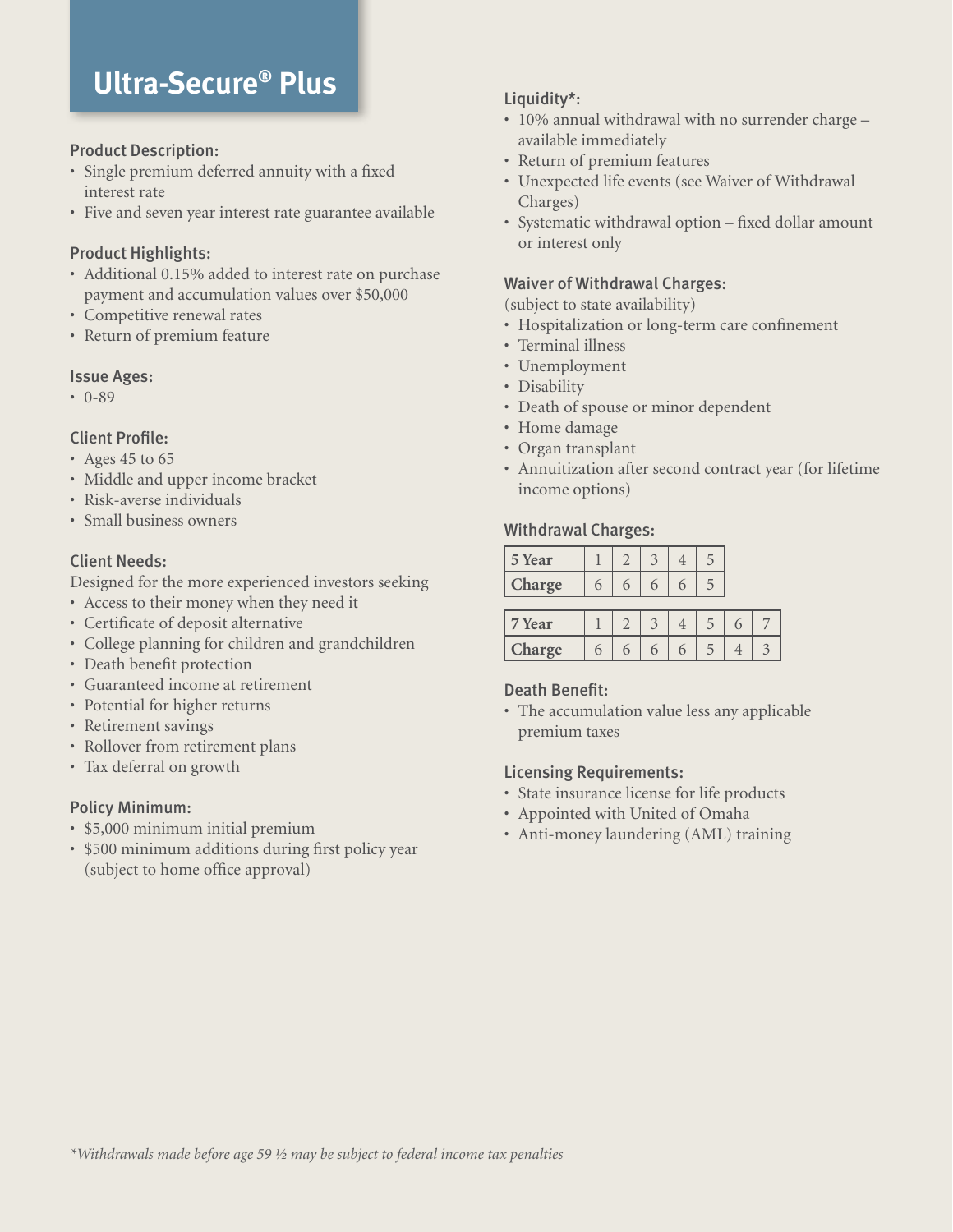## **Bonus Flexible Annuity**

### Product Description:

- Flexible premium deferred annuity with a fixed interest rate
- Flexible contribution options

### Product Highlights\*:

- Additional 1% interest rate in the first year
- Additional 0.15% added to interest rate on accumulation values equal to or over \$50,000
- Systematic withdrawal options
- Variety of payout options
- Flexible contribution options
- Competitive payouts

### Issue Ages:

 $• 0 - 89$ 

### Client Profile:

- Ages 35 to 65
- Middle and upper income bracket
- Risk-averse individual
- Discretionary income to invest systematically
- Small business owners

### Client Needs:

Designed for the more experienced investors seeking

- Access to their money when they need it
- Certificate of deposit alternative
- College planning for children and grandchildren
- Death benefit protection
- Flexibility of varying premium payments
- Guaranteed income at retirement
- Retirement savings
- Rollover from retirement plans
- Systematic investment program
- Tax deferral on growth

### Policy Minimum:

- \$1,200 minimum annual contribution for recurring premiums
- \$5,000 minimum for single premium

### Liquidity\*\*:

- 10% annual withdrawal with no surrender charge available immediately
- Systematic withdrawal option fixed dollar amount or interest only
- Annuitization after second contract year with no surrender charge

### Withdrawal Charges:

| Year          |  |  |  |  |  |
|---------------|--|--|--|--|--|
| <i>Charge</i> |  |  |  |  |  |

### Death Benefit:

• The accumulation value less any applicable premium taxes

### Licensing Requirements:

- State insurance license for life products
- Appointed with United of Omaha
- Anti-money laundering (AML) training

*\*Minimum Guaranteed rates may vary by state*

*\*\*Withdrawals made before age 59 ½ may be subject to federal income tax penalties*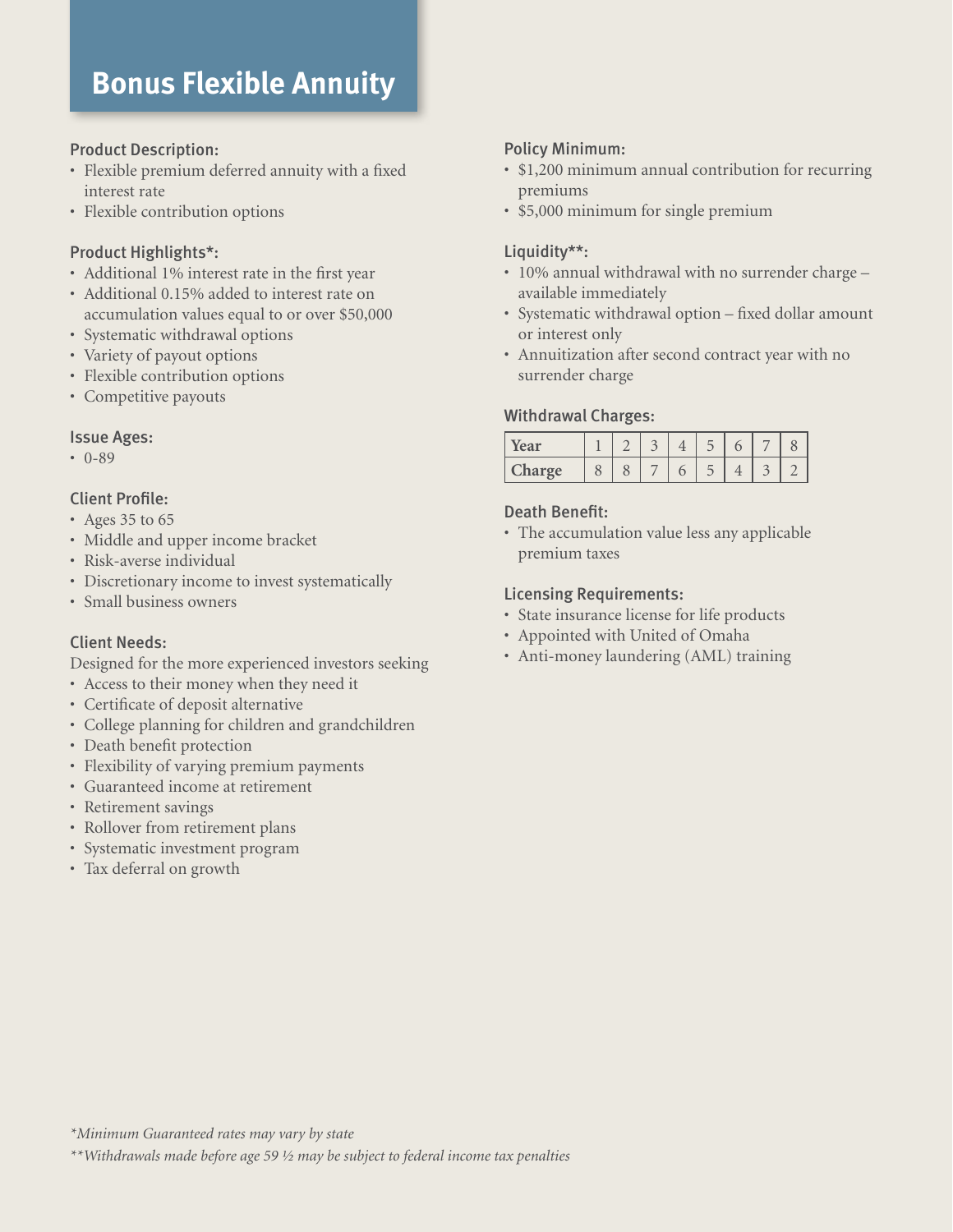### **Single Premium Immediate Annuities**

Single Premium Immediate Annuities (SPIAs) provide your clients with a guaranteed, reliable income stream that they can't outlive, which can help ease their financial worries in retirement years. If your clients are nearing retirement age or are already retired, SPIAs provide a supplement to their retirement income through a series of income payments throughout their lifetime or for a specific period of time. Your clients can use the income however they wish, including paying for basic day-to-day living expenses.

### **Our Immediate Annuities – a comparison**

We offer two different SPIAs. The chart below can help you compare the key features of the products. For detailed information on these products, please see the following pages.

| <b>Product Features</b>                    | <b>Income Access</b> | <b>Ultra-Income</b> |
|--------------------------------------------|----------------------|---------------------|
| Access to Money                            |                      |                     |
| Age Rating Option                          |                      |                     |
| Choice of Payment Frequencies              |                      |                     |
| Death Benefit Option                       |                      |                     |
| Inflation/Cost of Living Adjustment Option |                      |                     |
| <b>Multiple Payout Options</b>             |                      |                     |
| Payment Increase for Medical Conditions    |                      |                     |
| Payment Increase for Nursing Home Stay     |                      |                     |
| Reliable Lifetime Income                   |                      |                     |
| <b>Return of Premium Features</b>          |                      |                     |
| Supplement to Retirement Income            |                      |                     |
| <b>Survivor Continuation Option</b>        |                      |                     |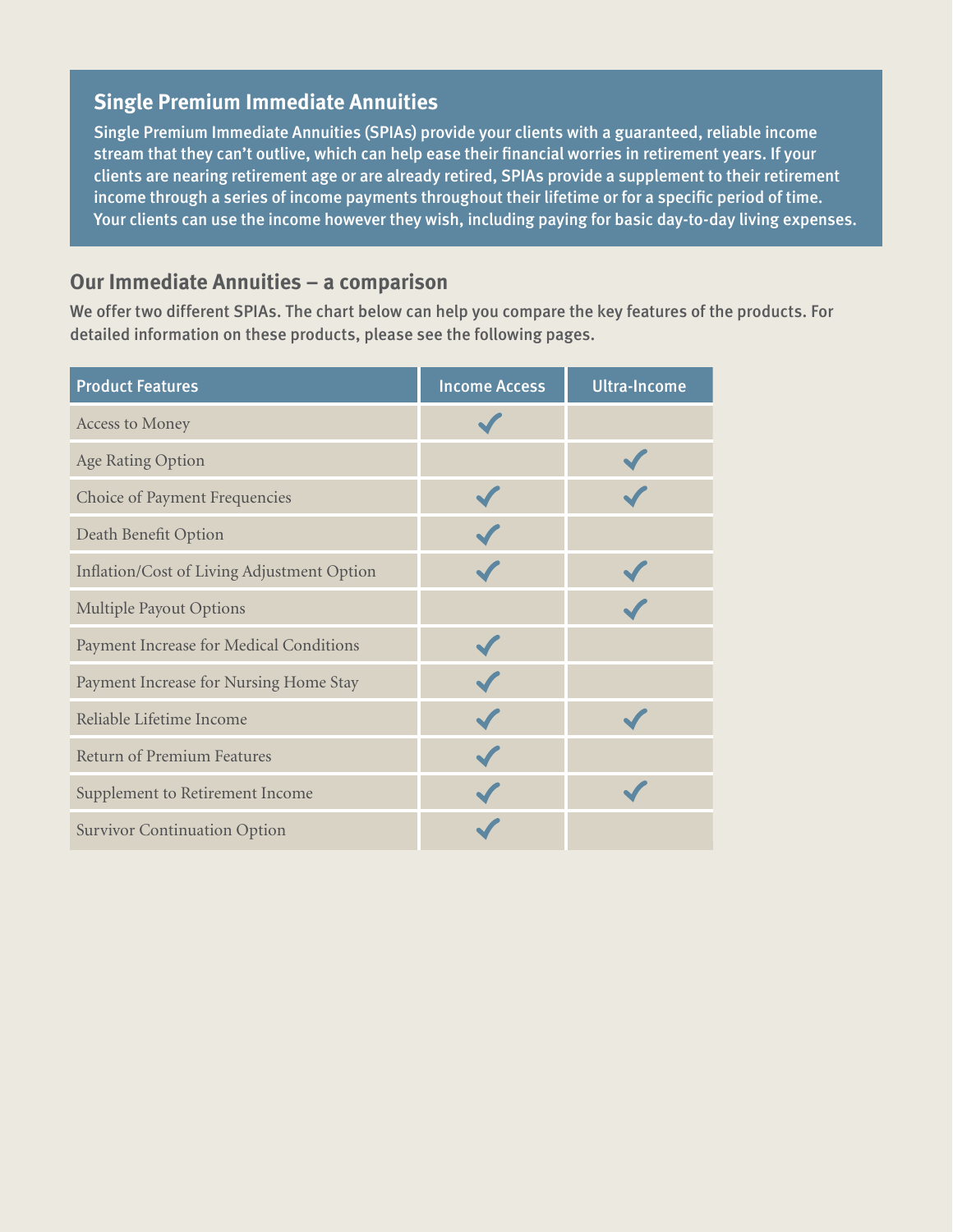## **Income Access**

### Product Description:

- Single premium immediate annuity
- Offers various optional features that provide additional income
- Payments must begin within 13 months following purchase date

### Optional Product Features:

(subject to state availability)

- 10% or 20% payment increase based on your health condition
- 3% inflation protection
- 50% payment increase for nursing home confinement
- Survivor continuation option

### Other Features:

- Competitive payouts
- Return of premium features

### Issue Ages:

 $0 - 85$ 

### Client Profile:

- Ages 65 and over
- Middle and upper income bracket
- Risk-averse individuals

### Client Needs:

Designed for investors seeking

- Access to their money when they need it
- Death benefit protection
- Income replacement from a regular paycheck
- Life insurance premium funding
- Reliable income that they can't outlive
- Supplement to retirement income

### Policy Minimum:

- \$10,000 initial premium
- \$100 minimum monthly payout

### Liquidity:

- Return of premium for terminal illness
- Return of premium on cancellation of contract
	- Your client may receive a refund of up to 100% of any remaining premium less any previous income payments.
	- The following schedule identifies the percent that will be received each policy year

| Policy Year             |  |       |  |  |
|-------------------------|--|-------|--|--|
| <b>Percent Returned</b> |  | $Q^r$ |  |  |

### Death Benefit:

- Return of premium at death
- Guaranteed minimum death benefit (optional benefit)
- Death benefit doubles for accidental death in common carrier

### Licensing Requirements:

- State insurance license for life products
- Appointed with United of Omaha
- Anti-money laundering (AML) training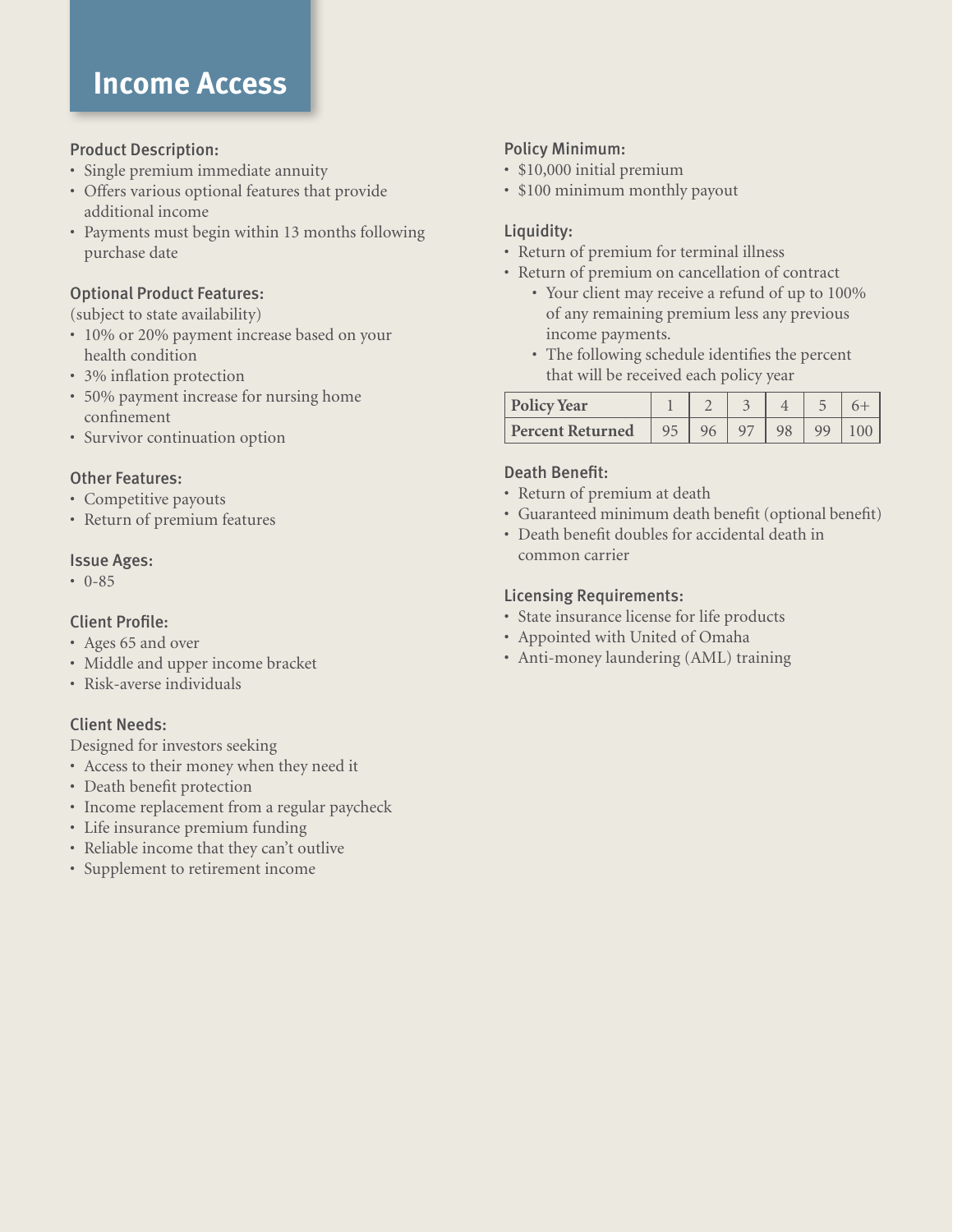## **Ultra-Income**

### Product Description:

- Single premium immediate annuity
- Multiple payout options
- Payments must begin within 13 months following purchase date
- Choice of payment frequency including monthly, quarterly, semiannually, or annually

### Payout Options:

- Lifetime income
- Lifetime income with period certain
- Joint and survivor lifetime income
- Joint and survivor lifetime income with period certain
- Lifetime income with refund
- Fixed amount
- Fixed period

### Optional Features:

- Age rating available
- Up to 6% Cost of Living Allowance (COLA)

### Issue Ages:

 $\cdot$  0-85

### Client Profile:

- Ages 65 and over
- Middle and upper income bracket
- Risk-averse individuals

### Client Needs:

Designed for investors seeking

- Income replacement from a regular paycheck
- Reliable income that they can't outlive
- Steady income stream with multiple payment options
- Supplement to retirement income

### Policy Minimum:

- \$10,000 initial premium
- \$100 minimum monthly payout

### Licensing Requirements:

- State insurance license for life products
- Appointed with United of Omaha
- Anti-money laundering (AML) training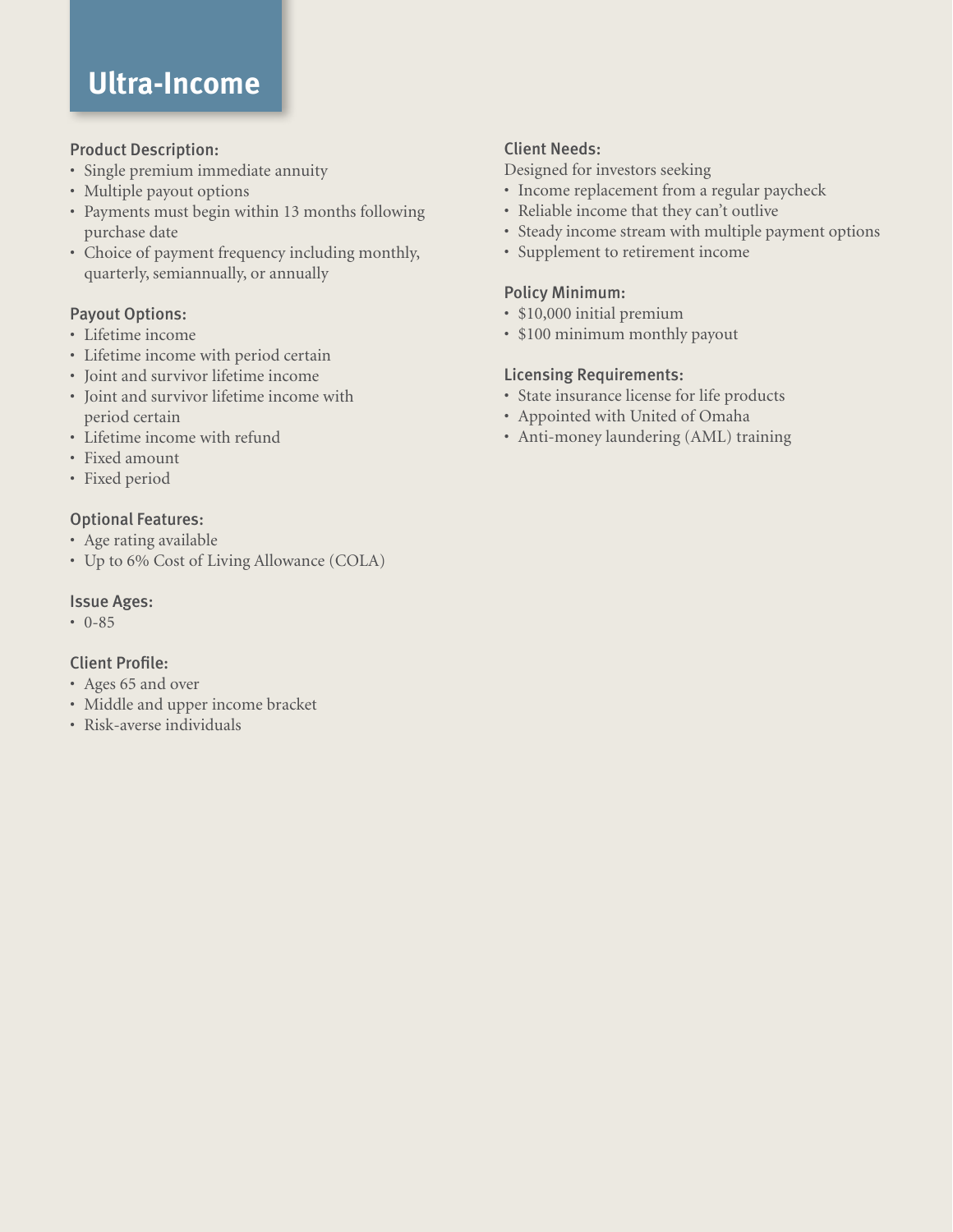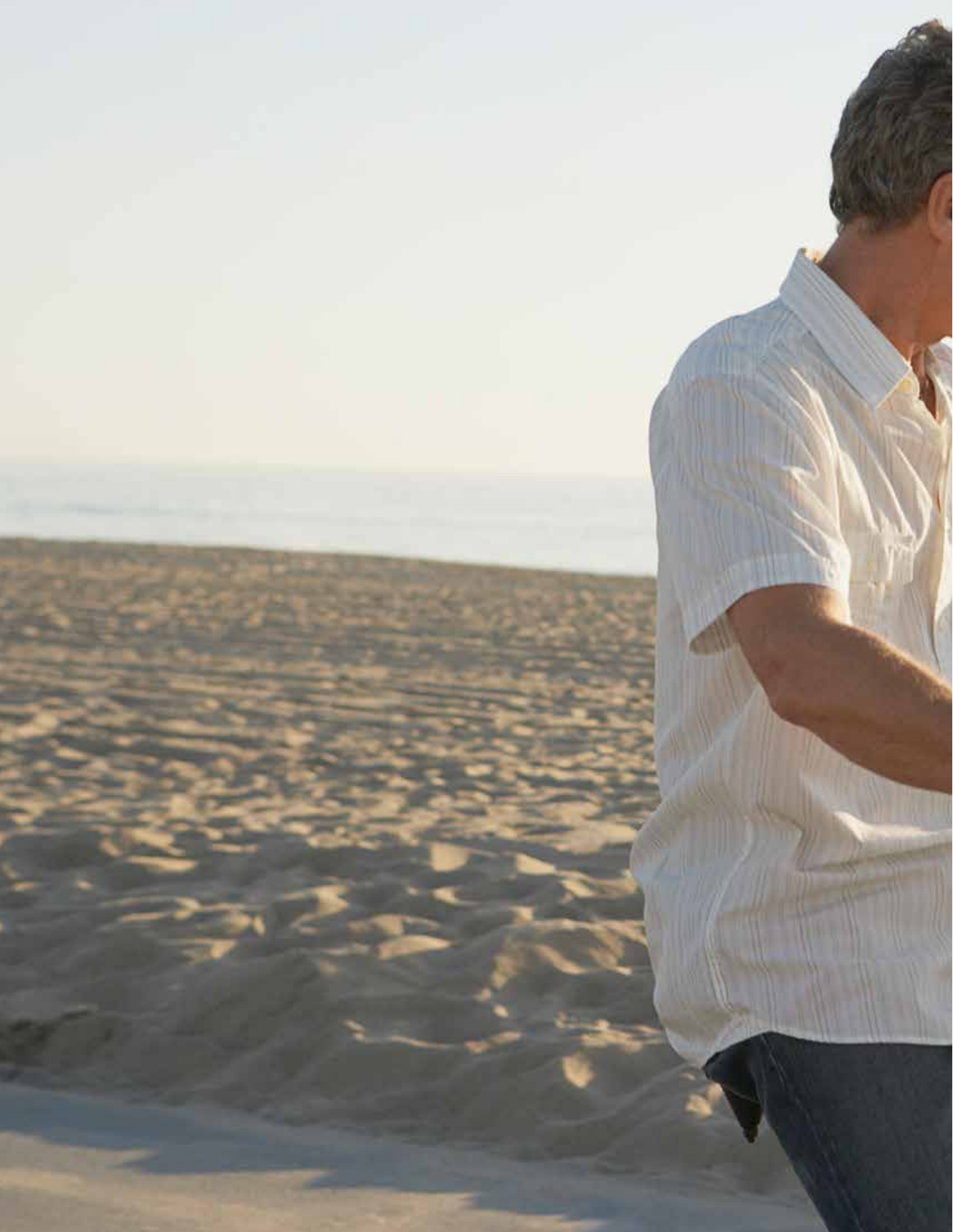